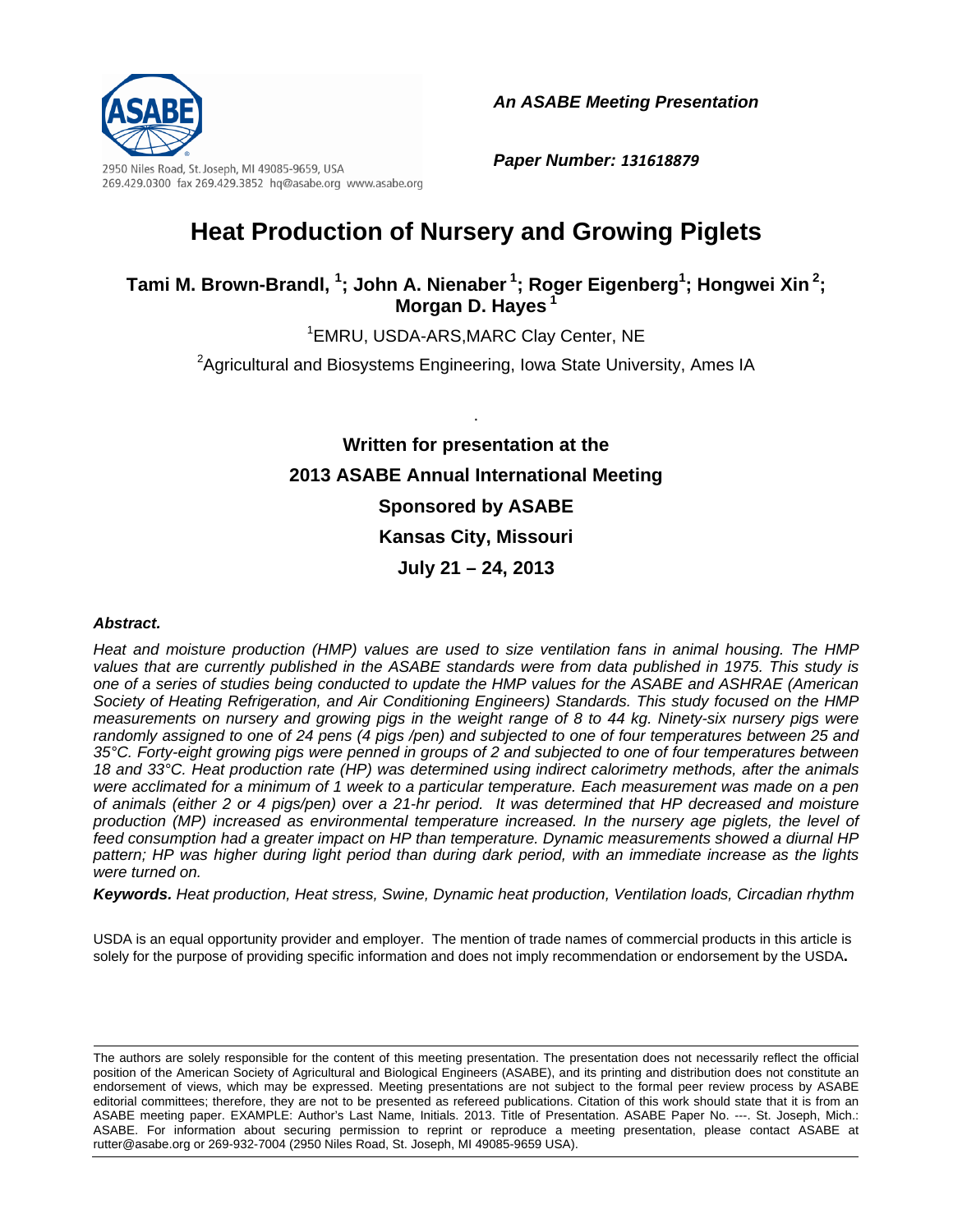### **Introduction**

Maintaining building environments is critical for efficient pig growth and well-being especially for nursery and small growing piglets (Midwest Plan Service, 1987). In order to maintain proper building environment, ventilation systems are designed using heat and moisture production rates from animals and their environments. Many factors influence heat and moisture production including animal genetics, nutrition (diet composition and level of feed consumption), and type of production facility (heater type, waste handling system, sprinkle cooling, etc.).

American Society of Heating, Refrigeration, and Air Conditioning Engineers and the American Society of Agricultural and Biological Engineers publishes standards, which report the heat and moisture production data for different species and different weights of livestock and poultry. The heat and moisture production data for nursery age piglets is a result of a study published by Ota et al., (1975). A literature review published by Brown-Brandl et al., (2004) found heat production rates of the swine have increased with the increase of lean tissue accretion of the modern swine. The results of the literature review suggested that heat production rates have increased between 12 and 35% between data collected prior to 1988 and from 1988 to 2004. In addition, a study by Harmon et al., (1997) found that heat production of early-weaned pigs was substantially higher than reported in the standards.

The objectives of this study were to determine the heat and moisture production rates of nursery age piglets and growing pigs with respect to weight and environmental temperature.

### **Material and Methods**

Ninety-six piglets (½ Landrace, ¼ Duroc & ¼ Yorkshire) averaging 6.4 (±1.2) kg were selected on the basis of weight and health status, and randomly assigned to one of 24 pens (1.3m x 1.3m each; 2 gilts and 2 barrows per pen) in one of four environmental chambers (6 pens/chamber). The piglets within a single chamber were exposed to one of four environmental temperature treatments (20, 25, 30, 35°C). After a minimum of 7 days of adaptation to the assigned environmental temperature, over a two-week period each pen of 4 piglets was moved to the adjacent indirect calorimeters operated at the same environmental temperature and humidity where heat and moisture production rates were quantified for a 21-hr period. Each day, one pen of piglets from each of the four chambers was moved to the calorimeters. Calorimetry measurements were taken three days per week. After the calorimetry measurements were completed, the temperature treatment was changed in such a way that all groups of pigs were exposed to 2 of the 4 treatments during this 4-week experiment. The lighting schedule was set to provide a 12-hr photoperiod of 6:00 AM to 6:00 PM in all chambers and calorimeters. Pigs had *ad libitum* access to feed and water at all times.

After the completion of the nursery piglet study, half of the piglets were selected to remain on the study. Fortyeight piglets averaging 21.6 ( $\pm$  0.44) kg were selected on the basis of weight and health status. Piglets retained for this study were used in a previous set of measurements, and remained in the previously assigned pen – two piglets were removed from each pen leaving 2 piglets in each of 24 pens (1.3m x 1.3m each; 1 gilt and 1 barrow per pen) in one of four environmental chambers (6 pens/chamber). The piglets within a single chamber were exposed to one of four environmental temperature treatments (18, 23, 28, 33°C). After a minimum of 14 days of adaptation to the assigned environmental temperature, each pen of 2 pigs was moved to the one of four indirect calorimeters operated at the same environmental temperature and humidity where heat and moisture production rates were quantified for a 21-hr period. As in the previous study, three days each week, one pen of pigs from each of the four chambers was transferred to the corresponding calorimeter. After the 21-h calorimetry measurements were completed, each pen of pigs was assigned to a different temperature treatment such that all groups of pigs were exposed to 2 of the 4 treatments during this 4-week experiment. The lighting schedule was set to provide a 12-hr photoperiod of 6:00 AM to 6:00 PM in all chambers and calorimeters. Pigs had *ad libitum* access to feed and water at all times.

Quantification of heat and moisture production was completed in the 4-chamber, multiple temperature indirect calorimeter as described in Brown-Brandl et al. (2011). On each day of calorimetry measurement, four pens of either 4 pigs/pen or 2 pigs/pen were moved from their pens into a predetermined calorimeter set at the same temperature and humidity as their respective chamber. Each of the pigs was weighed individually before and after each calorimeter run. A known amount of fresh feed was added to the feeder before the animals were placed in the calorimeter. The feed was removed and weighed and the calorimeter pen was cleaned after each run. Calorimeter runs began at 10:30 AM, and ended at 7:30 AM the following morning. Approximately onehour was needed to move and weigh pigs and clean pens, and then two hours were needed to allow the gas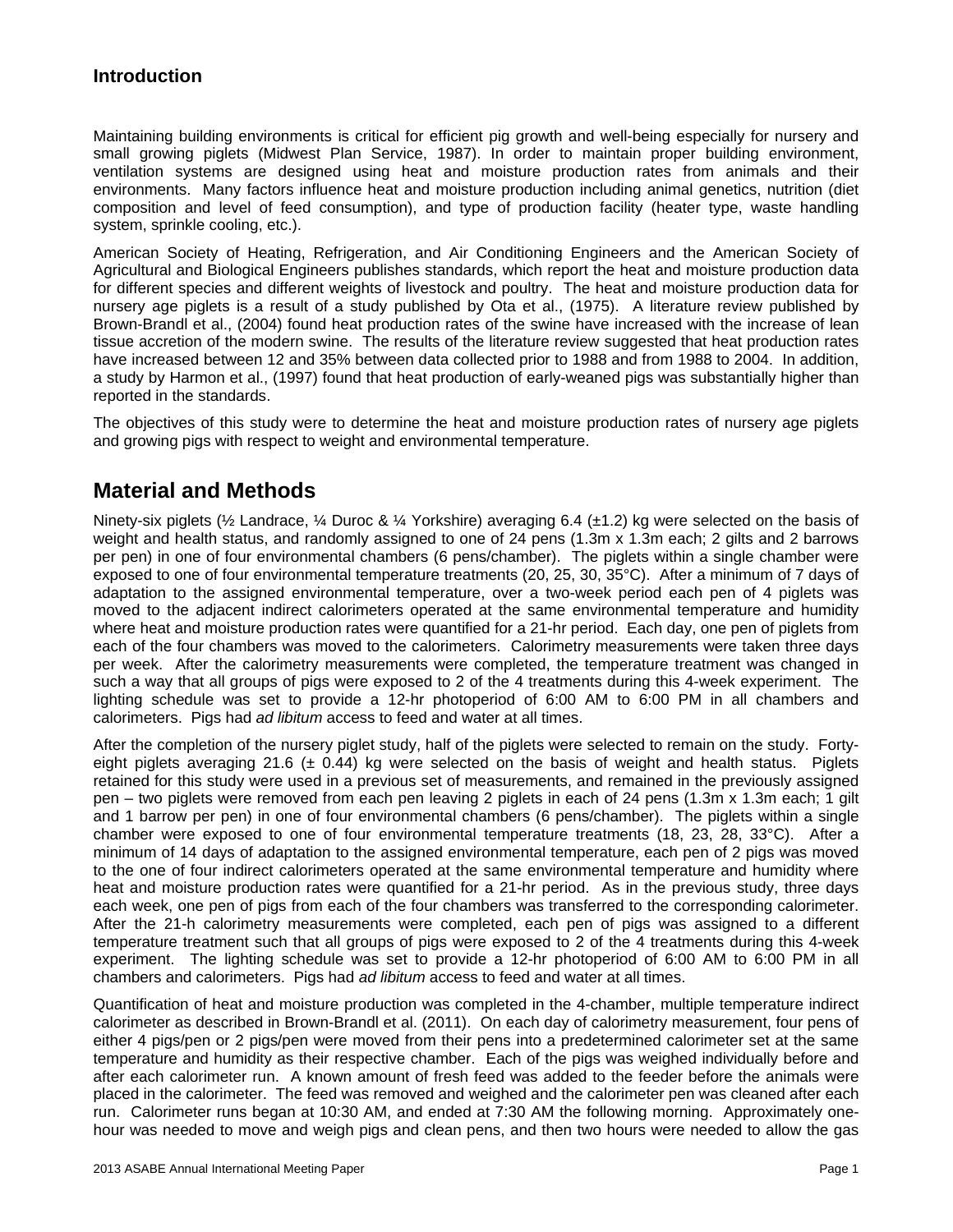concentrations to equilibrate within the calorimeters.

Two cumulative gas samples from each calorimeter and one fresh air sample were collected over the 21-hr run time and analyzed as a single sample. Additionally, dynamic samples (every 10 minutes) were analyzed during the calorimetry run. Calorimeter accuracy was verified prior to the conducting the experiment with alcohol lamps. All calorimeter chambers were verified to be within a target goal of 98.5 to 101.5% accuracy. All calorimeters were again verified to be within the expected accuracy range after the study was completed.

Heat and moisture production data were analyzed using the general linear model procedure in SAS/STAT $^{\circ}$ . The effects of weight, calorimeter, feed intake, the number of times through the calorimeter, and ambient temperature were tested. A second analysis was completed to using proc GLM to develop a prediction equation for heat and moisture production based on weight and ambient temperature. The third analysis was completed to discern differences in dynamic responses. A repeated measures analysis was conducted to test the effects of time (average hourly HP) and ambient temperatures.

### **Results and Discussion**

#### **Nursery Piglets**

Over a 4-wk period, 48-measurements (each measurement is one 21-hr period in the calorimeter) of heat and moisture production were made on groups of four piglets held at average treatment temperatures of (average  $\pm$ standard deviation) 19.6±0.62, 24.6±0.57, 29.3±0.7, and 33.9±0.4, with respective dew-point temperatures of 10.5±0.81, 11.5±0.99, 12.7±0.97, and 13.4±1.85°C.

The piglet gained 269±90 g/day prior to the first calorimetry measurement, and 475±99 g/day between the twocalorimetry measurements. During the first period, there were no differences between the temperature treatments. However, during period 2, the gain of the pigs in the 35°C treatment was significantly lower than the other temperatures.

Table 1. Average daily gain (ADG, g/day) for period 1 – time period entering the chambers to first calorimetry run, period 2 – time period between the two calorimetry runs, and overall average throughout experiment.

|          | Period 1   | Period 2       | Overall                 |
|----------|------------|----------------|-------------------------|
| Temp, °C | ADG, g/day | ADG, g/day     | ADG, g/day              |
| 20       | $273+20$   | $512 \pm 19^a$ | $392 \pm 14^a$          |
| 25       | $283+19$   | $485 \pm 19^a$ | $384\pm14^{\text{ac}}$  |
| 30       | $253+19$   | $478 \pm 19^a$ | $366 \pm 14^\text{abc}$ |
| 35       | $266 + 19$ | $426\pm19^b$   | $346 \pm 14^{b}$        |

A summarization of HP (W/kg), MP (W/kg), feed consumption (kg/day), and RQ as affected by environmental temperature is shown in table 2. Live body weights averaged 9.23±0.6, 16.0±0.9 kg at each of the two 2-week periods.

**Table 2. Mean and standard errors of heat production (HP), Latent heat production (w/kg), moisture production (MP), feed intake (FI)**, and respiratory quotient (RQ = CO<sub>2</sub>/O<sub>2</sub>) of Nursery pigs averaged over the entire weight range at different environmental  $t$ emperatures  $(T_{\text{max}} - 10 - 13 \degree C)$ 

| Temp, °C | HP, W/kg                     | LHP, W/kg                    | MP, % of HP                 | FI, kg/day/pig | <b>RQ</b>        |  |
|----------|------------------------------|------------------------------|-----------------------------|----------------|------------------|--|
| -20      | $4.95 \pm 0.11$ <sup>a</sup> | $1.63 \pm 0.11$ <sup>a</sup> | $34.2 + 2.8^a$              | $0.61 \pm 0.6$ | $1.00+0.015$     |  |
| 25       | $4.68 \pm 0.11^{ab}$         | $2.24 \pm 0.13^b$            | $49.6 \pm 3.3^{\circ}$      | $0.58 + 0.6$   | $0.99 + 0.015$   |  |
| 30       | $4.74 \pm 0.10^{ab}$         | $2.93 \pm 0.14^c$            | $63.2 \pm 3.2$ <sup>c</sup> | $0.58 + 0.6$   | $1.02 \pm 0.014$ |  |
| 35       | $4.55 \pm 0.12^b$            | $3.93 \pm 0.14$ <sup>d</sup> | $87.3 \pm 3.6^{\circ}$      | $0.61 \pm 0.7$ | $1.02 \pm 0.016$ |  |

 $a,b,c$  Means within a single column with differing superscripts are significantly different (P<0.05).

Heat production (W/kg) was significantly affected by the amount of feed consumed (P<0.0001) during the calorimetry run and tended to be affected by temperature treatment  $(P=0.10)$  and average piglet weight  $(P=0.0538)$ . Respiratory quotient tended to be affected by feed consumed during the calorimetry run  $(P=0.073)$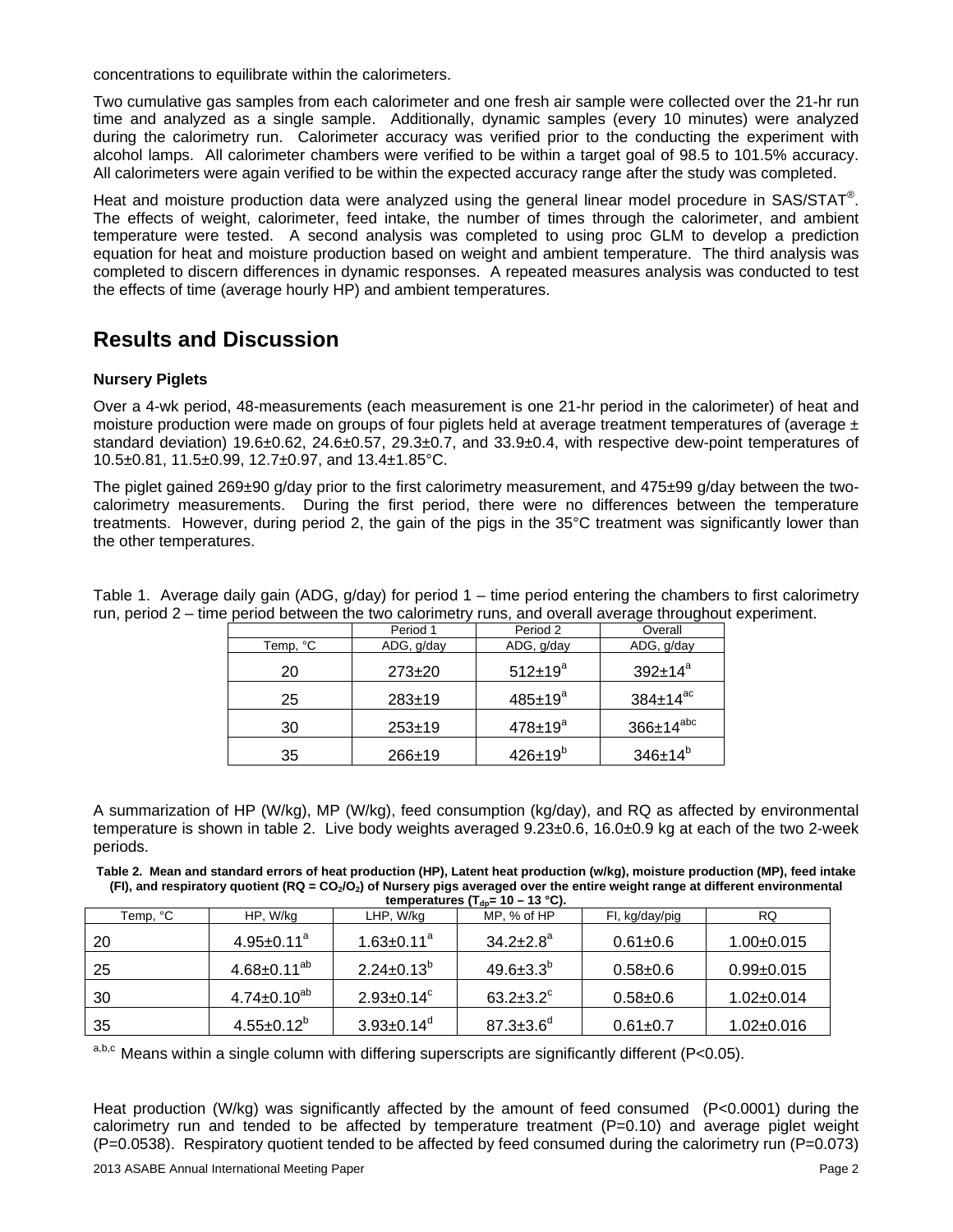and number of visits to the calorimeter ( $P=0.10$ ). Equation 1 calculates the HP of nursery age piglets between the weights of 9 and 16 kg where HP is heat production in W/kg, ta is ambient dry-bulb temperature (**°**C), and wt is piglet weight in kg.

$$
Log(HP [W/kg]) = 0.715 (\pm 0.081) - 0.0025 (\pm 0.001)t_0 + 0.0211 (\pm 0.062) \log(wt)
$$
 (Eq. 1)

The moisture generation is calculated by summing the condensate collected from the cooling coils in the calorimeter, and the difference in the moisture content of the air entering and leaving the calorimeter. While the quantification is considered to be representative of the pig's latent heat loss, there is evaporation from wet surfaces within the calorimeter, which contributes to the total MP. Therefore, the MP in the calorimeter would not be representative of a production facility, as the waste handling system can be a significant contribution to the overall moisture load within a facility and is not accurately simulated within the calorimeter. The moisture production (percent of total heat production and latent heat production (W/kg) was significantly affected by temperature treatment (P<0.0001). Table 2 summarizes the latent heat production and percent of total heat production, as a function of environmental temperature. A comparison of total heat production and latent heat production is shown in Figure 1. The MP figure was generated from the following equation where LHP is latent heat production in W/kg, wt the piglet weight in kg,  $t_a$  is the ambient dry-bulb temperature in  $^{\circ}$ C:

**LHP=- 2.26 (±1.09) + .194 (±0.042) ta + 0.0679 (±0.085) wt - 0.0034 (±0.0034) ta wt (Eq. 2)** 



**Figure 1. Comparison of total heat production and latent production of nursery age piglets as affected by environmental temperature and body weight.** 

The HP found in this study is 5% higher than Ota et al., (1975), the basis of ASABE/ASHRAE standards. However, Harmon et al (1997) reported a 33% increase in HP over the standards values. The current study reported a 28% lower HP than Harmon et al (1997) report. Actually, there is little evidence that HP has increased over time from 1957 to present, unlike in the older pigs (Table 3). It appears that weaning age has a larger impact on heat production than year the experiment was conducted. Pigs weaned between 10 - 16 days had an average HP 23%, 28%, and 35% higher than pigs weaning between 22 - 28 days for pigs weighing 4-6 kg, 6-9 kg, and 9-12 kg, respectively. This difference in HP between weaning age is most likely due to the piglets acclimating to eating solid food. The more feed that is consumed the higher the heat production (Close and Mount, 1978).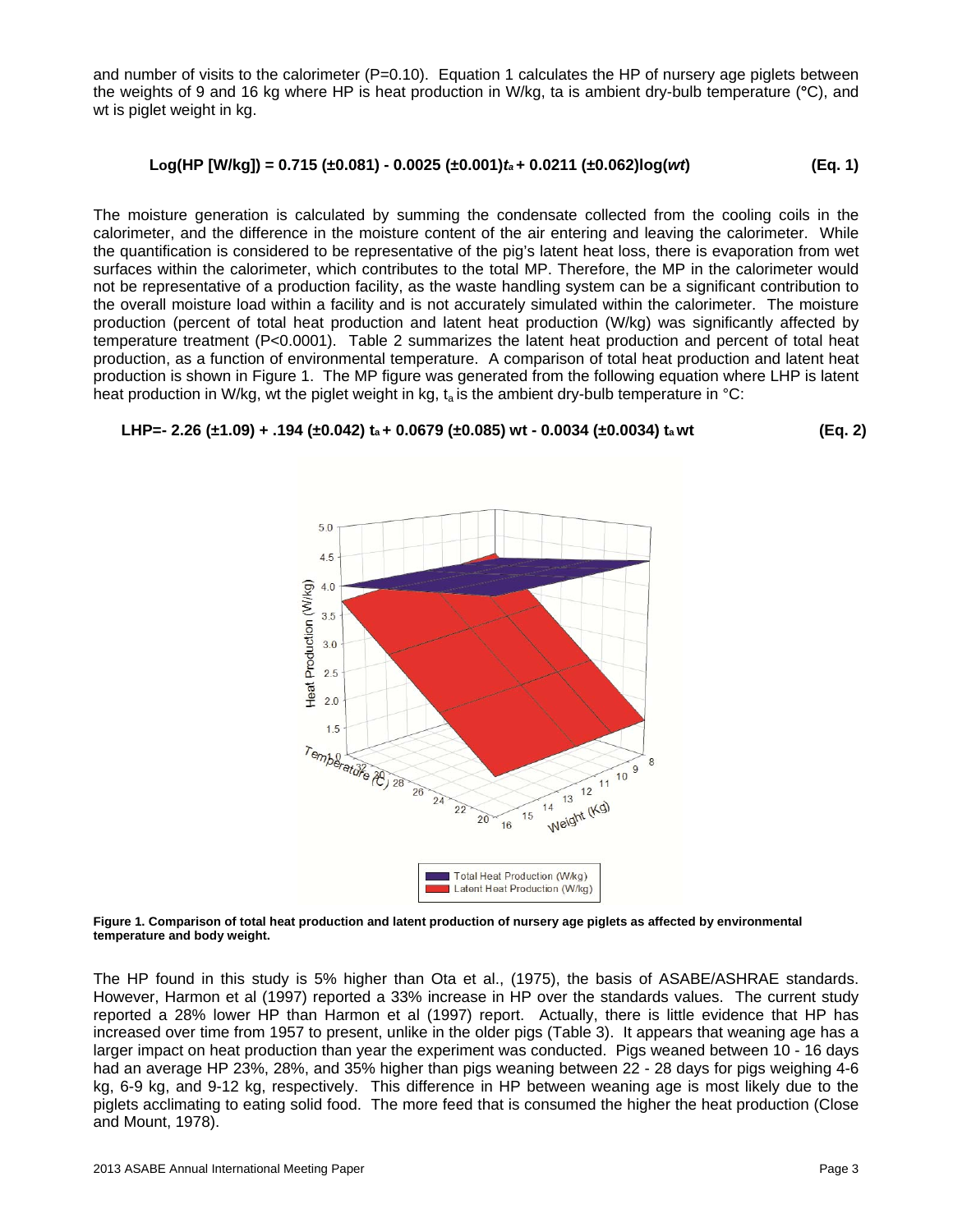Also, it was noted that temperature only tended to affect heat production in nursery age piglets, unlike the other weight ranges of pigs (Brown-Brandl et al., 2011, Nienaber et al., 2008). However after investigating several nursery piglet studies (Cairnie and Pullar, 1957, Ota et al., 1975, McCracken and Caldwell, 1980, LeDividich et al., 1980, Harmon et al., 1997), it appears that there are very little differences between temperatures. It appears feed intake tends to have the largest impact. While piglets are temperature sensitive, feed intake is not necessarily driven by temperature (Table 2) as for other weight ranges of pigs (Brown-Brandl et al., 2011; Nienaber et al., 2008).

|                                    |                    | 4 to 6 $kg$ |         | $6$ to $9$ kg |         | 9 to 12 kg |         |         |         |
|------------------------------------|--------------------|-------------|---------|---------------|---------|------------|---------|---------|---------|
|                                    | Weaning<br>age (d) | 25          | 30      | >23           | 25      | 30         | >23     | 25      | 30      |
| Cairnie and Pullar, 1957           | 10                 | 4.8         | 4.5     | 5.6           | 5.4     | 5.3        | 5.6     | 5.7     | 5.7     |
| Ota et al., 1975                   | 28                 | $---$       | 3.3     | $---$         | 4.5     | $- - -$    | ---     | 4.5     | $- - -$ |
| McCracken and<br>Caldwell,<br>1980 | 10                 | 5.7         | $- - -$ | 6.1           | 5.5     | ---        |         |         |         |
| LeDividich et al., 1980            | $20 - 28$          | ---         | ---     | 4.1           | 3.8     | 3.4        | $- - -$ | ---     | ---     |
| McCracken and Gray, 1984           | 14                 | 4.5         | 4.4     | 6.3           | $- - -$ | 6.0        | 6.6     | $- - -$ | 6.3     |
|                                    | 28                 | $- - -$     | ---     | $- - -$       | 3.7     | 3.6        | 4.7     | 4.5     | $- - -$ |
| Harmon et al., 1997                | $13 - 16$          | 5.6         | 5.1     | 5.8           | 6.0     | 5.7        | 6.3     | 6.4     | 5.7     |
| This Study*                        | $22 - 24$          |             |         |               |         | ---        | 5.0     | 4.7     | 4.6     |

Table 3. Comparison of heat production measurements from several nursery pig studies conducted from 1957 to current.

\* Pigs in this study weighed between 9 and 16 kg.

#### **Circadian Rhythm**

In addition to a daily values of heat production, a gas sample was analyzed from each of the calorimeters, and the fresh air sample every 10-minutes to give an understanding of the diurnal effects of heat production. Heat production calculations are more accurate with a carefully controlled procedure, as completed when analyzing the subsets of air collected over 21 hours. The dynamic, 10-min HP values depended on the same analyzers, air volume meters and associated line temperature and pressure sensors, however, an the oxygen analyzer is affected by changes in the barometric pressure. Therefore, all 10-min readings were adjusted by the ratio of the average of all 10-min readings to the overall HP measurement of the 21-hr subsample. Comparison of those averages and the adjustment ratios were within 5%.

Those corrected readings were summarized as hourly HP (Figure 2) over the 21-hr period from 10:30 AM through 7:30 AM the following morning. For the nursery pigs there was not a significant difference in HP based on the temperature, unlike the other weight ranges of pigs. However, the nursery pigs had a similar pattern in dynamic HP as the other weight ranges of pigs; HP increased prior the lights turning off and the minimum HP is the time which lights turn on. These increases is most likely due to active (anticipatory) feeding was observed during this late afternoon period. As this increase in heat production has been associated with changes in eating behavior (Nienaber et al., 1990) and total time spent being active (Pedersen and Rom, 2000).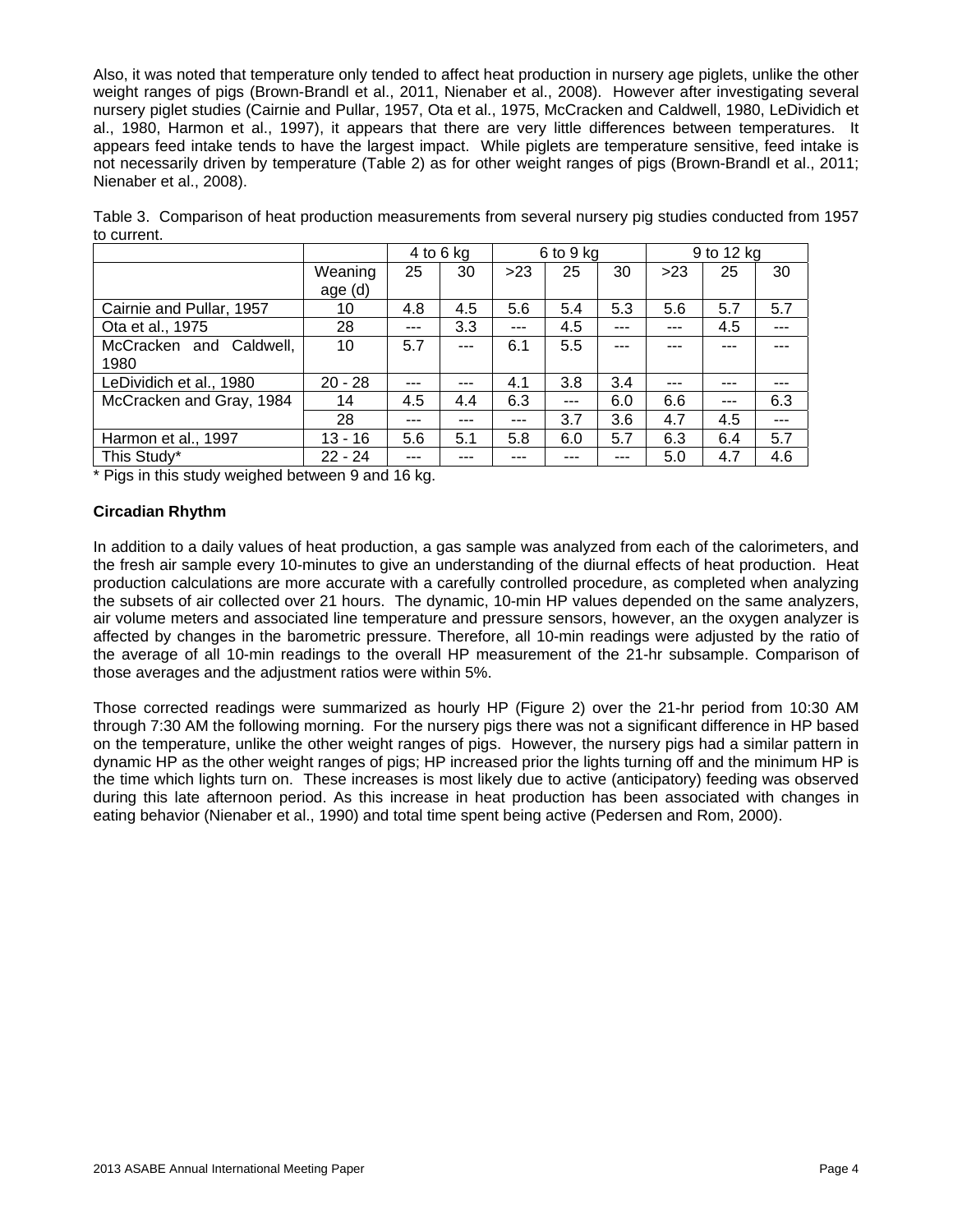

Figure 2. Circadian rhythm of heat production of nursery piglets after a minimum of a 7-day acclimation to one of four temperature treatments (20, 25, 30, 35 C), (Yellow bars indicate period of the day with the lights on.). No significant difference was found between temperature treatments

#### **Growing Pigs**

In the second study, forty-eight measurements (each measurement is one 21-hr period in the calorimeter) of heat and moisture production were made over a 4-week period on groups of two piglets. The average temperatures of the four treatments were  $17.5\pm0.54$ ,  $22.5\pm0.57$ ,  $27.1\pm0.9$ , and  $32.2\pm0.5$  (average  $\pm$  standard deviation), with respective dew-point temperatures of  $10.1 \pm 0.44$ ,  $11.1 \pm 0.67$ ,  $11.7 \pm 0.51$ , and  $13.0 \pm 0.90^{\circ}$ C. Table 4 is a summarization of HP (W/kg), MP (W/kg), feed consumption (kg/day), and RQ as affected by environmental temperature. Live body weights averaged 27.4±3.7, 38.8±2.7 kg at each of the two 2-week periods.

The piglets gained 773±180 g/day prior to the first calorimetry measurement (Period 1), and 789±140 g/day between the two-calorimetry measurements (period 2). During the first period, the gain in the 33**°**C treatment was significantly lower than the other temperature treatments (table 5). Similar results were observed during period 2; the gain of the pigs in the 33**°**C treatment was significantly lower than the 18 or 23**°**C temperatures. Overall, a significantly lower average daily gain was observed in both the 28 and 33**°**C treatments.

**Table 4. Mean and standard errors of heat production (HP), Latent heat production (w/kg), moisture production (MP), feed intake (FI), and respiratory quotient (RQ = CO<sub>2</sub>/O<sub>2</sub>) of Nursery pigs averaged over the entire weight range at different environmental** *temporatures* **(T<sub>c</sub> = 10 – 12 °C) tures (T. – 10 – 13 °C).** 

| $t$ comperatures $t_0$ $t_0$ = $t_0 - t_0$ $t_0$ . |                   |                   |                             |                         |                 |  |  |
|----------------------------------------------------|-------------------|-------------------|-----------------------------|-------------------------|-----------------|--|--|
| Temp, °C                                           | HP, W/kg          | LHP, W/kg         | MP, % of HP                 | FI, kg/day/pig          | <b>RQ</b>       |  |  |
| 18                                                 | $4.18 \pm 0.10^a$ | $1.26 \pm 0.13^a$ | $30.5 \pm 3.0^a$            | $1.44 \pm 0.10^a$       | $1.06 \pm 0.01$ |  |  |
| 23                                                 | $4.07 \pm 0.09^a$ | $1.56 \pm 0.13^a$ | $39.0 + 2.9^{\circ}$        | $1.26 \pm 0.10^a$       | $1.08 + 0.01$   |  |  |
| 28                                                 | $3.79 \pm 0.10^6$ | $2.21 \pm 0.13^b$ | $58.2 \pm 2.9^{\circ}$      | $1.24 \pm 0.10^a$       | $1.08 + 0.01$   |  |  |
| 33                                                 | $3.66 \pm 0.10^6$ | $2.98 \pm 0.16^c$ | $83.0 \pm 3.7$ <sup>d</sup> | $0.95 \pm 0.09^{\circ}$ | $1.05 + 0.01$   |  |  |

a,b,c Means within a single column with differing superscripts are significantly different (P<0.05).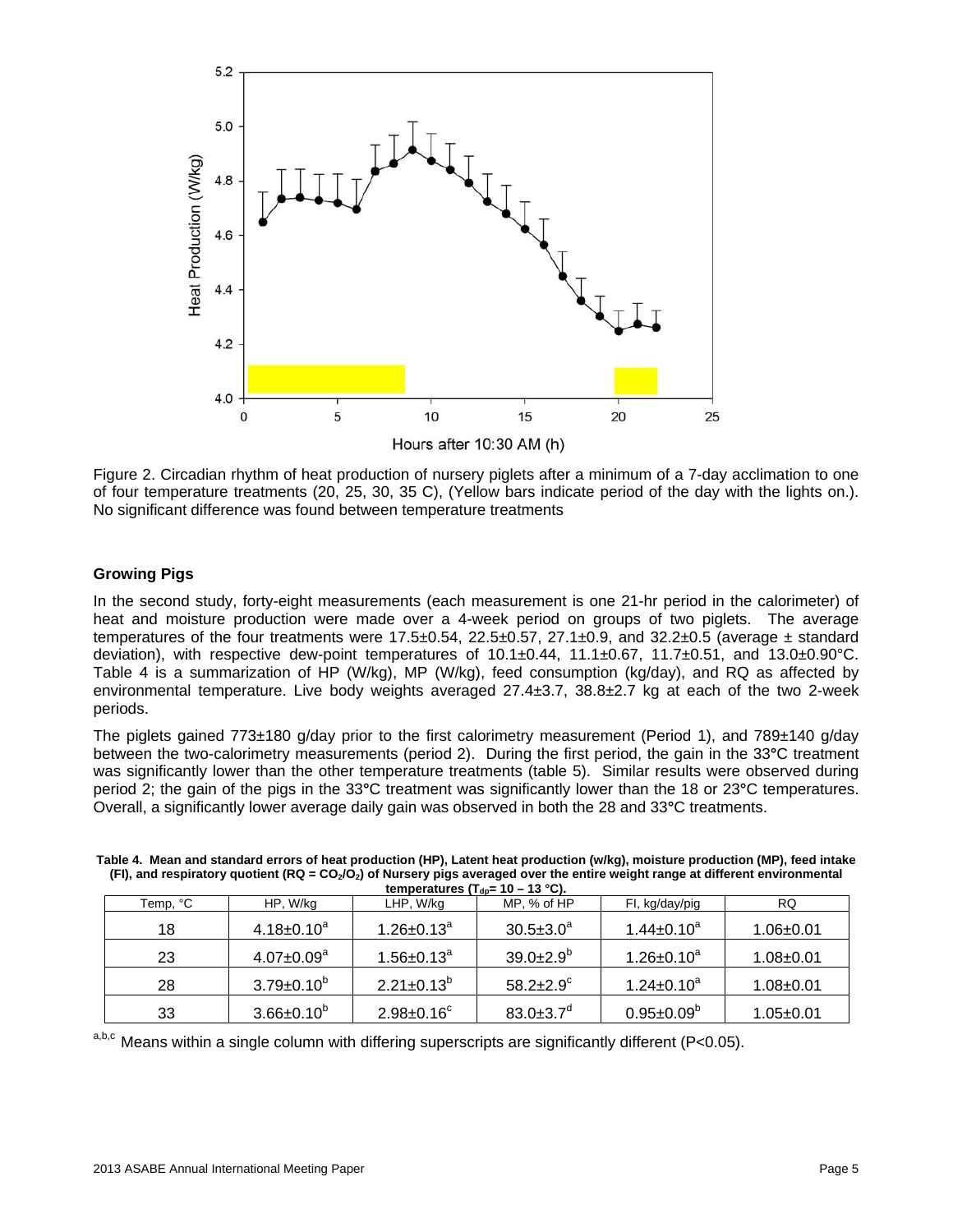|          | Period 1           | Period 2              | Overall                       |
|----------|--------------------|-----------------------|-------------------------------|
| Temp,° C | ADG, kg/day        | ADG, kg/day           | ADG, g/day                    |
| 18       | $0.821 \pm 0.04^a$ | $0.849 \pm 0.04^a$    | $0.835 \pm 0.03^a$            |
| 23       | $0.870 \pm 0.04^a$ | $0.837 \pm 0.04^a$    | $0.853 \pm 0.03^a$            |
| 28       | $0.763 \pm 0.04^a$ | $0.776 \pm 0.04^{ab}$ | $0.769 \pm 0.03^b$            |
| 33       | $0.637 \pm 0.04^b$ | $0.677 \pm 0.04^b$    | $0.657 \pm 0.03$ <sup>c</sup> |

**Table 5. Average daily gain (ADG, g/day) for period 1 – time period entering the chambers to first calorimetry run, period 2 – time period between the two calorimetry runs, and overall average throughout experiment.** 

Heat production (W/kg) was significantly affected by the amount of feed consumed (P=0.0015), temperature treatment (P=0.0040), and tended to be affected by number of times in the calorimeter (P=0.09). Respiratory quotient was significantly affected the amount of feed consumed during the calorimetry run (P=0.0004) and the number of times in the calorimeter (P=0.0357). Latent heat production was affected by temperature treatment (P<0.0001), number of times through the calorimeter (P=0.0376), and tended to be affected by the interaction of these two factors (P=0.0946). The ratio of LHP to HP (MP, % of HP) was significantly affected by only temperature treatment (P<0.0001). Piglet weight (P=0.0245), temperature treatment (P=0.0081), and number of times in the calorimeter (P=0.0092) significantly effected feed consumed during the calorimetry run. Equation 1 calculates the HP of growing piglets between the weights of 20 and 40 kg where HP is heat production in W/kg, ta is ambient dry-bulb temperature (**°**C), and wt is piglet weight in kg.

#### **Growing Pigs:**

#### **Log(HP [W/kg]) = 1.288 (±0.090) - 0.005 (±0.001)***ta* **- 0.371 (±0.058)log(***wt***) (Eq. 3)**

A graphical representation of equations 3 and 4 are shown in Figure 3. It is noted that HP decreases with body weight and with increasing temperature.

Moisture production was quantified as the sum of the condensate collected over the 21-hr period within the calorimeter and the change in moisture content of the air passed through the system. While the quantification is considered to be representative of the pig's latent heat loss, there is evaporation from wet surfaces within the calorimeter, which contributes to the total MP. The MP in the calorimeter would not be representative of a production facility, as the waste handling system contributes to the overall moisture load within a facility and the waste handling system is not accurately simulated within the calorimeter. The MP figure was generated from the following equation (where LHP= latent heat production in W/kg, wt=weight in kg,  $t_a$ =ambient temperature in  $^{\circ}$ C):

LHP=
$$
-1.64 (\pm 1.42) + .173 (\pm 0.061) t_a + 0.021 (\pm 0.043)
$$
 wt  $- 0.0016 (\pm 0.0018) t_a$  wt (Eq. 4)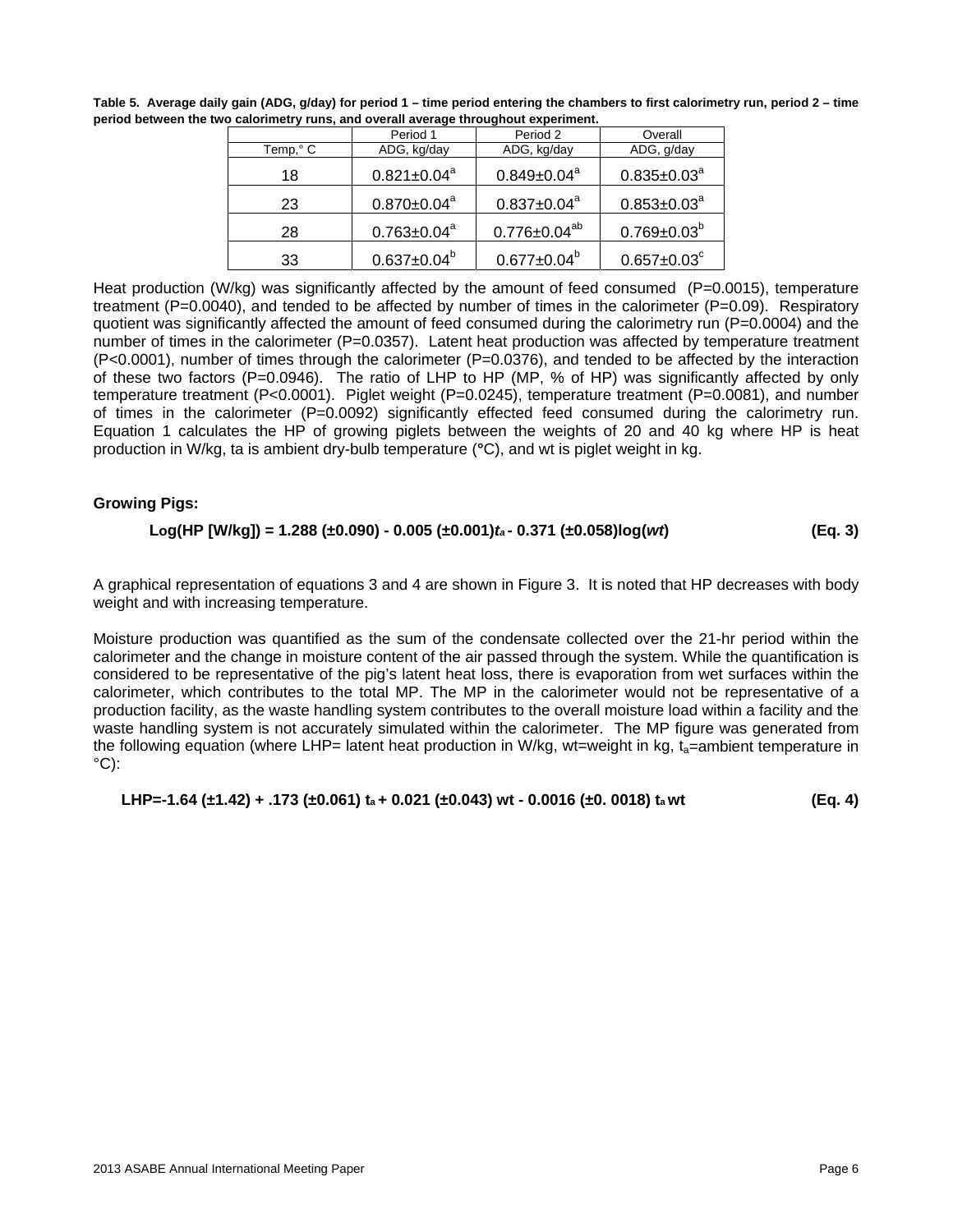

**Figure 3. A comparison of total heat production and latent heat production from piglets in the weight range of 20 – 40 kg.**

On average HP of growing pigs was found to be 9.5% higher than the current standards. The current HP ranges from 9% lower than the current standards to 24% higher than the current standards. It appears that the lighter weight pigs at the lower temperatures tended to match the standards. The pigs in the current study were more impacted by the higher temperatures than the standards indicate; therefore, the lighter weight pigs at 25 – 30**°**C were 3% and 9% lower than the standards. The heavier weight the pigs in the current study had HP close to 20% higher than the standards. The heavier pigs at the lower temperatures had the largest increase 24-23% higher than the standards, and the higher temperatures were 19% and 12% higher than the standards.

#### **Circadian Rhythm**

Heat production was determined at 10 min intervals over the course of the 21-hr calorimetry run. These observations were used to evaluate the circadian rhythm in HP. Average HP as computed from the analysis of the sample bags over the 21-hr period. During the analysis of these sample bags, the analyzers were carefully calibrated and the accuracy was reflected in the system recovery tests with the burning of alcohol (1.5% accuracy). The dynamic, 10-min HP values depended on the same analyzers, air volume meters and associated line temperature and pressure sensors except that barometric pressure changes could lead to erroneous oxygen concentration readings over time. Therefore, all 10-min readings were adjusted by the ratio of the average 10-min reading to the overall average measurement for each calorimetric run. Comparison of those averages and the adjustment ratios were within 5%.

Those corrected readings were summarized as hourly HP (Figure 4) over the 21-hr period from 10:30 AM through 7:30 AM the following morning. For each hourly HP value, there was a strong temperature effect (*P*=0.0220). The 18°C treatments consistently had the highest HP, followed by the 23°C treatment. The 28°C treatment had the third highest temperature treatment, but was similar to the 33°C treatment during several of the hours over the day. The heat production general increased until the lights were turned off 6PM (between the  $7<sup>th</sup>$  and  $8<sup>th</sup>$  hr measurement of the day). After the lights were turned off, the heat production gradually decreased until the lights were turn back on at 6AM (between  $19<sup>th</sup>$  and  $20<sup>th</sup>$  hr measurement). The general activity level of the pigs and the intake of feed during the lighted hours could explain the higher heat production during this time period. This pattern was observed in the other ages of pigs as well.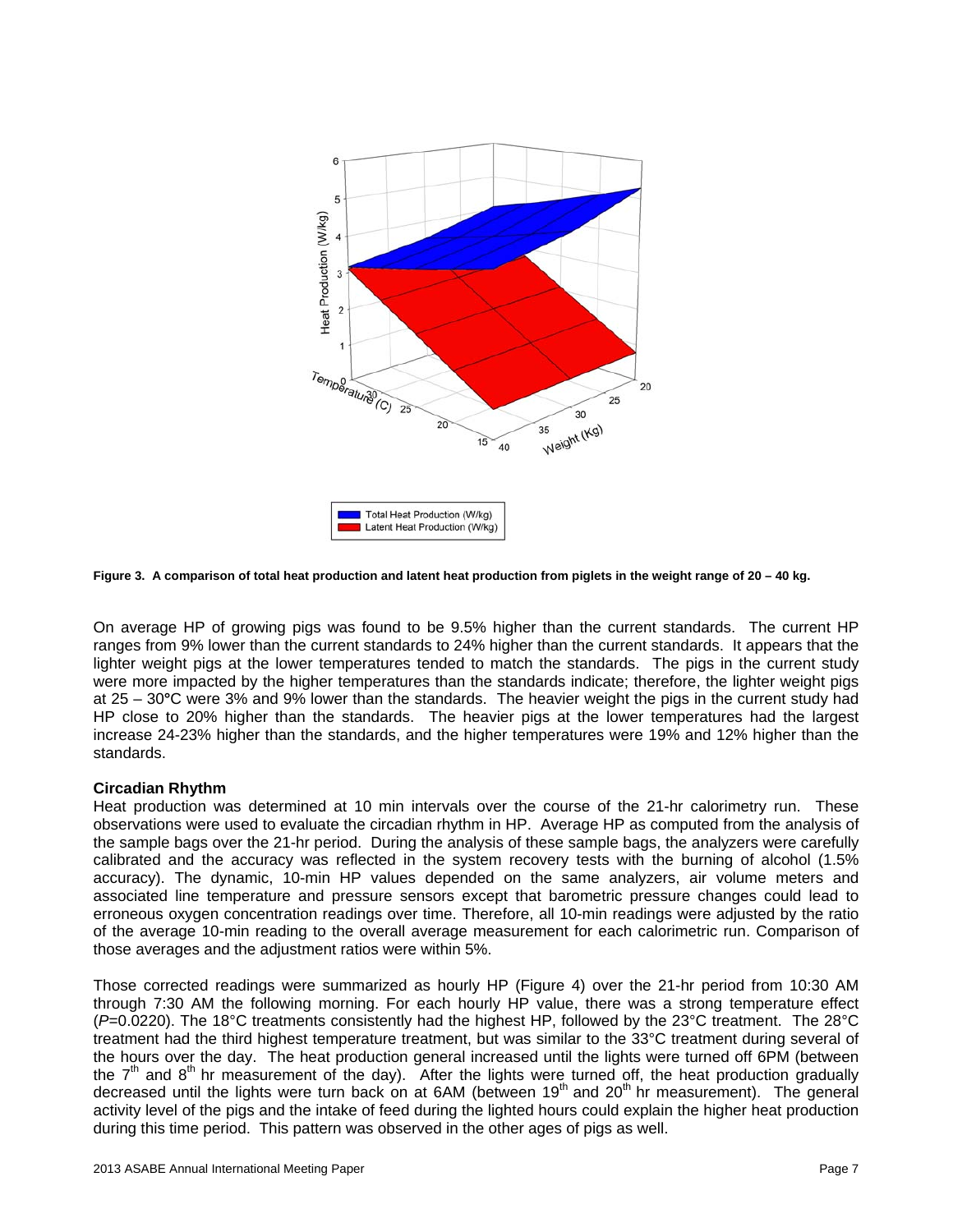

**Figure 4. Circadian rhythm of heat production of growing pigs (average over the all body weights) exposed to four different temperatures after a minimum of a 7-day acclimation (Yellow bars indicate period of the day with the lights on.)** 

## **Conclusion**

A study was completed to quantify heat and moisture production (HP, MP) of nursery and growing piglets exposed to a variety of dry-bulb temperatures (nursery: 20, 25, 30, 35; growing 18, 23, 28, 33). Heat production of the nursery age piglets was affected by feed intake with a tendency to be affect by temperature  $(P=0.10)$  and pig weight  $(P=0.054)$ . While, the heat production of the growing piglets was affected by temperature and body weight (P<0.01). Two equations were developed to predict HP based on temperature and pig weight one for the nursery piglets and the other for the growing pigs. Heat production of this growing pig was found to be approximately 9.5% higher than the standards, while the heat production of the nursery piglets was approximately 5.0% higher than the standards. It was determine that weaning age impacts the heat production at a given age. The dynamic HP data was found to vary throughout the data, with the highest HP occurring prior to lights out, and the lowest heat production occurring around the time the lights were turned on. This study was in agreement with other studies that the HP of modern pigs is higher than the HP and MP values in the literature "standards".

### **Acknowledgements**

The authors would like to thank Dale Janssen for gas analysis, Ty Post, Todd Boman and John Holman for care of the animals and Jan Watts for help in the preparation of this manuscript. This research is being funded from a grant from the American Society of Heating, Refrigeration, and Air Conditioning Engineers, and from USDA Agricultural Research service CRIS No. 32630-006-00D.

# **References**

Anderson, D. L. 2002. National Swine Registry Available at: www.ansc.purdue.edu/users/dlofgren/stages/index.htm.

ASABE. 1986. Design of Ventilatio Systems for Poultry and Livestock Shelters. In ABABE Standards, 1-20. St. Joseph, MI 49085- 9659: ABABE.